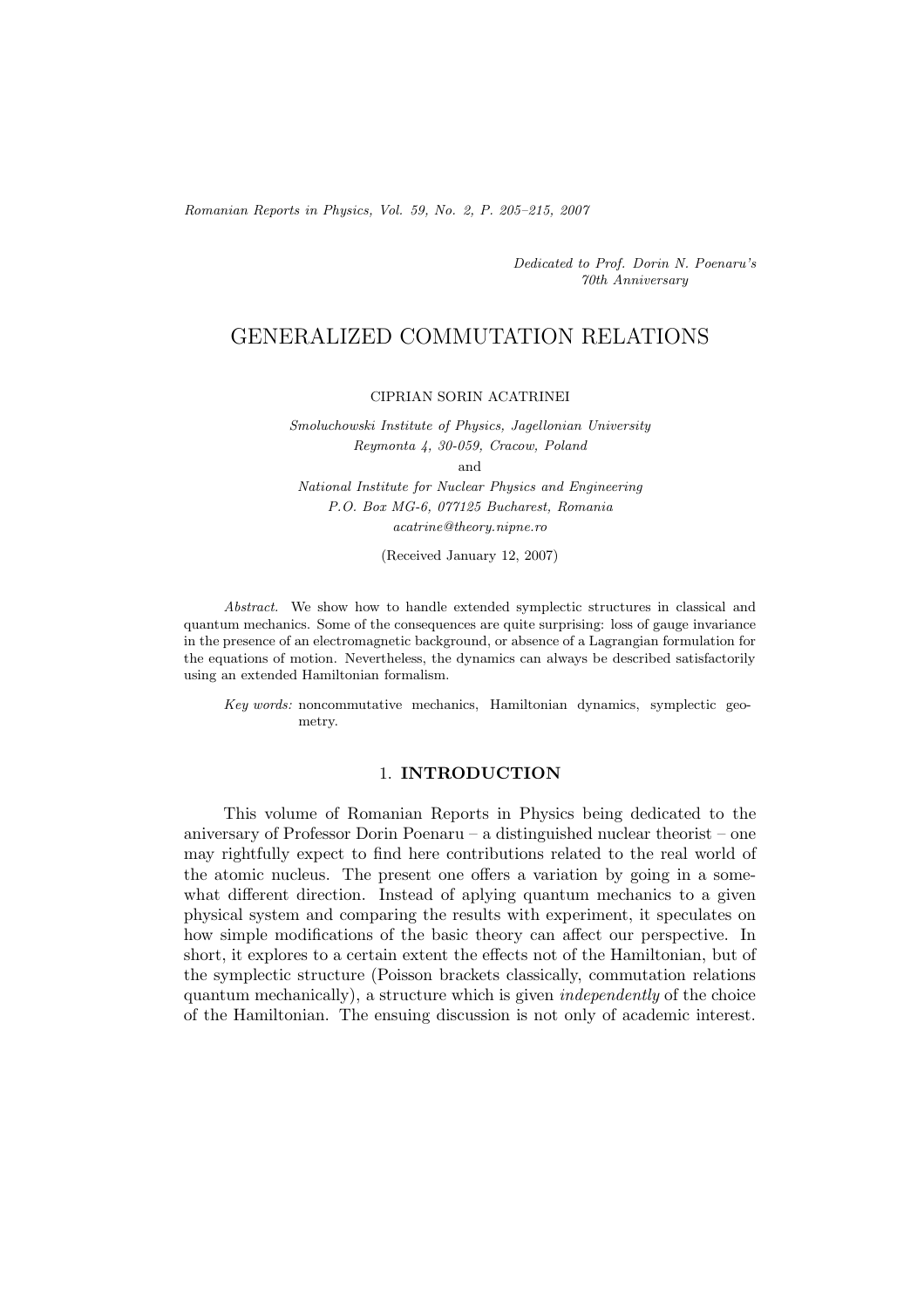It applies to charged particles evolving in external magnetic fields (e.g. the celebrated quantum Hall effect), and has been recently of great interest in the theory of relativistic strings in various backgrounds. The possible relevance of this extended framework to the dynamics of a nucleon in the effective field of the others is an open issue. Here, we will concentrate mostly on setting up an efficient formalism, a necessary step for making reliable computations in generic models, and understanding what our expectations might be.

As is well known [1], once the degrees of freedom of a physical system are identified, the dynamics is determined by two elements:

1. The Hamiltonian, which is often quadratic in the momenta and e.g. of a finite power series form in the coordinates, symbolically

$$
H \sim p^2 + V(q). \tag{1}
$$

2. The symplectic structure, determined by the Poisson brackets in classical mechanics

$$
\{q^i, q^j\} = 0, \quad \{q^i, p_j\} = \delta^i_j, \quad \{p_i, p_j\} = 0,
$$
\n(2)

and by the Heisenberg commutation relations in quantum mechanics

$$
[\hat{q}^i, \hat{q}^j] = 0, \quad [\hat{q}^i, \hat{p}_j] = i\delta^i_j, \quad [\hat{p}_i, \hat{p}_j] = 0.
$$
 (3)

Standard notation is used above,  $q_i$  and  $p_j$  representing the generalized canonical coordinates and momenta of the system under consideration (and  $\hbar \equiv 1$ ).

A basic but fundamental consequence of the above equations is the following. Due to  $(3)$  – more precisely to the fact that coordinates commute – one can of course use the coordinate representation  $\hat{p}_i = -i \frac{\partial}{\partial q_i}$ . Given now the (say, stationary) Schrödinger equation  $\hat{H}\Psi = E\Psi$  it is clear that quadracity of  $\hat{H}$  in the momenta  $\hat{p}_i$  leads to the usual *second order* partial differential equation. For this to happen, we stress that we needed simultaneously a Hamiltonian quadratic in the momenta and  $[\hat{q}^i, \hat{q}^j] = 0$ . In this paper, we will mainly lift this second constraint, exploring some of the consequences of the following commutation relations

$$
[\hat{q}^i, \hat{q}^j] = i\theta^{ij}(\hat{q}, \hat{p}), \quad [\hat{q}^i, \hat{p}_j] = i\delta^i_j, \quad [\hat{p}_i, \hat{p}_j] = iF_{ij}(\hat{q}, \hat{p}). \tag{4}
$$

We will restrict here to the case of constant  $\theta$ , the so-called noncommutative mechanics – a restricted set of references is given at the end  $(2)$  to [19]). The review will be biased by stressing mainly aspects studied in [17, 18, 19]. For results concerning nonconstant  $\theta$  one can consult for instance [20].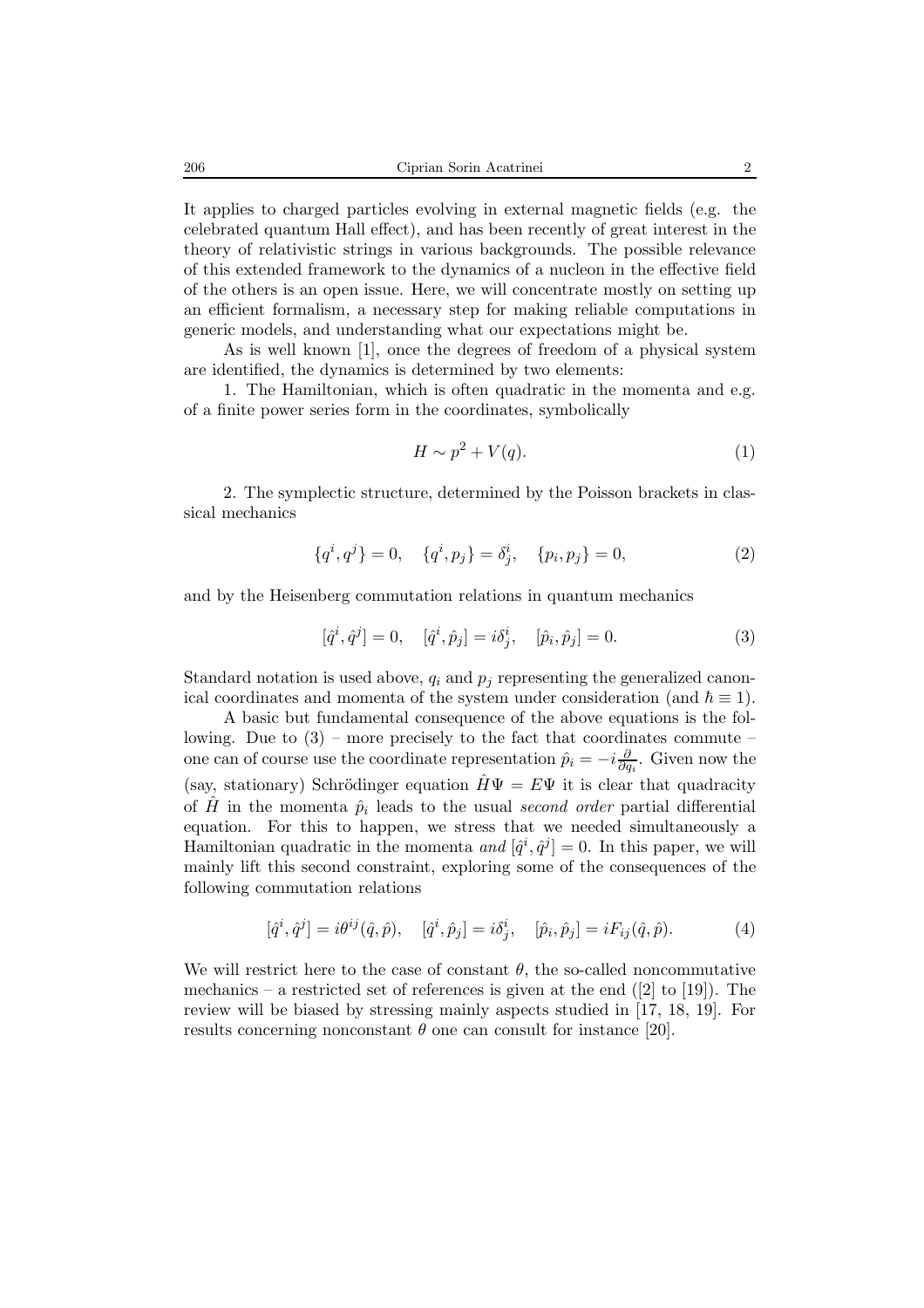#### 2. **CLASSICAL DYNAMICS**

## 2.1. EQUATIONS OF MOTION

We begin by studying the classical theory. In addition to the Hamiltonian, one starts from the classical analogue of (4), namely the generalized Poisson brackets

$$
\{q^i, q^j\} = \theta^{ij}, \quad \{q^i, p_j\} = \delta^i_j, \quad \{p_i, p_j\} = F_{ij}.
$$
 (5)

For simplicity in the notation we will work in  $(2+1)$ -dimensions, although the extension to higher dimensionalities is straightforward. We denote by  $x_a$ ,  $a = 1, 2, 3, 4$  the phase space coordinates,  $x_{1,2,3,4} = q_1, p_1, q_2, p_2$ . Eqs. (5) can then be rewritten as  $\{x_i, x_j\} = \Theta_{ij}$ , where

$$
\Theta = \begin{pmatrix}\n0 & \theta & 1 & 0 \\
-\theta & 0 & 0 & 1 \\
-1 & 0 & 0 & \sigma \\
0 & -1 & -\sigma & 0\n\end{pmatrix}, \text{ i.e. } \omega = \frac{1}{1 - \theta\sigma} \begin{pmatrix}\n0 & -\sigma & 1 & 0 \\
\sigma & 0 & 0 & 1 \\
-1 & 0 & 0 & -\theta \\
0 & -1 & \theta & 0\n\end{pmatrix}.
$$
(6)

Above,  $\Theta_{ij} = (\omega^{-1})_{ij}$ , and  $\omega$  is the symplectic form, which enters the action

$$
S = \int dt \left( \frac{1}{2} \omega_{ij} x_i x_j - H(x) \right). \tag{7}
$$

Independent variation of  $S$  along each  $x_a$  provides the equations of motion

$$
\dot{x}_i = \{x_i, H\} = \Theta_{ij} \frac{\partial H}{\partial x_j},\tag{8}
$$

more explicitely

$$
\dot{q}_i = \frac{\partial H}{\partial p_i} + \theta \epsilon_{ij} \frac{\partial H}{\partial q_j}, \quad \dot{p}_i = -\frac{\partial H}{\partial q_i} + \sigma \epsilon_{ij} \frac{\partial H}{\partial p_j}, \tag{9}
$$

with  $\epsilon_{12} = -\epsilon_{21} = 1$ . If  $\theta = \sigma = 0$ , (9) are the usual Hamilton equations.

*Important remark.* By taking at the level of the equations of motion the limit  $\theta \sigma = 1$ , which renders  $\Theta$  (and  $\omega$ ) singular, one reduces to one half the number of degrees of freedom having dynamics, since

$$
\dot{q}_1 = -\theta \dot{p}_2 \quad \text{and} \quad \dot{q}_2 = \theta \dot{p}_1. \tag{10}
$$

Let us express the equations of motion in terms of  $q_1$  and  $q_2$ . Considering Hamiltonians of the form

$$
H = \frac{1}{2}(p_1^2 + p_2^2) + V(q_1, q_2),\tag{11}
$$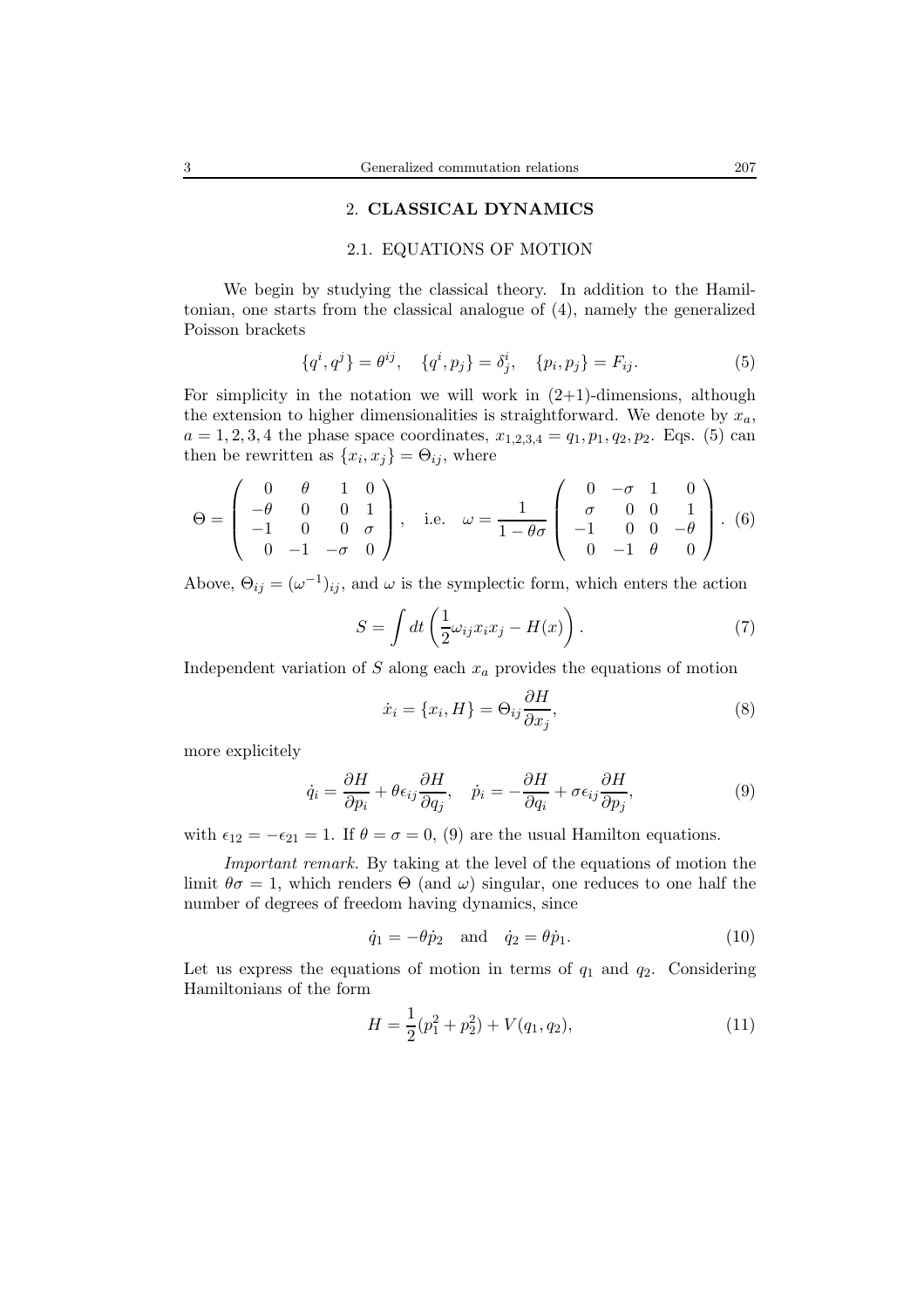one gets the coordinate equations of motion:

$$
\ddot{q}_i = -(1 - \theta \sigma) \frac{\partial V}{\partial q_i} + \sigma \epsilon_{ij} \dot{q}_j + \theta \epsilon_{ij} \frac{d}{dt} \frac{\partial V}{\partial q_j}, \quad i = 1, 2. \tag{12}
$$

For  $\theta \neq 0$ , it is easy to see that equations (12) are not derivable from a Lagrangian, if the potential  $V$  is higher than quadratic in the coordinates. This is shown by finding a Lagrangean formulation (unique up to total derivatives) for one of the two equations in (12), and seeing in which cases the second equation in (12) can be derived from it [17], or by using the so-called Helmholtz conditions which are to be obeyed by a set of equations admitting a variational formulation [19].

The system does not appear to be dissipative, since a notion of conserved energy exists. For quadratic Hamiltonians, the effects of noncommutativity are trivially described; they correspond to adding either constant forces, or magnetic fields, or harmonic oscillator potentials, into the Lagrangian for the commutative case. We will not detail this here, but stress that the classical effects of noncommutativity seem to be truly relevant only in the presence of nonlinear equations of motion. The lack of a Lagrangian formulation reflects the difficulty in defining a suitable Legendre transform if  $\theta \neq 0$ . In fact, if one would start from the Hamiltonian (11) and perform a usual Legendre transformation, then use (9) to express  $p_{1,2}$  in terms of  $q_{1,2}$ , one would get wrong equations of motion. The usual procedure works correctly only if  $\theta = 0$ . On the other hand,  $\sigma$  is quite harmless; it plays the role of a constant magnetic field.

The RHS of (12) contains three kinds of terms. The first,  $-(1 - \theta)\frac{\partial V}{\partial q_i}$ , is just the usual Newtonian force, apart from the  $(1 - \theta \sigma)$  factor. The second term,  $\sigma \epsilon_{ij} \dot{q}_j$ , mimicks a magnetic field. It is the third term which prevents the Lagrangian formalism from working. However, if it is taken in isolation, it gives

$$
\ddot{q}_i = \theta \epsilon_{ij} \frac{d}{dt} \frac{\partial V}{\partial q_j}, \quad \text{i.e.} \quad \dot{q}_i = \theta \epsilon_{ij} \frac{\partial V}{\partial q_j} + c_i, \quad i = 1, 2,
$$
\n(13)

 $c_i$  being two arbitrary constants. Eqs. (13) allow a first-order Lagrangian formulation, since (in a reference frame moving with velocity  $\vec{v} = (c_1.c_2)$ ) the equations  $\dot{q}_i = \theta \epsilon_{ij} \frac{\partial V}{\partial q_j}$  follow from the Lagrangian  $L = \frac{1}{2} (\dot{q}_1 q_2 - q_1 \dot{q}_2) - V(q_i)$ .

Most important, the full equations (12) admit a first order Lagrangian description, in the limit

$$
\sigma \to \theta^{-1}.\tag{14}
$$

In this case, the usual Newtonian force term disappears completely (this is kind of antipodal to usual Hamiltonian dynamics), and (12) becomes

$$
\dot{q}_i = \epsilon_{ij} \left( \frac{q_j}{\theta} + \theta \frac{\partial V}{\partial q_j} \right) + C_i.
$$
 (15)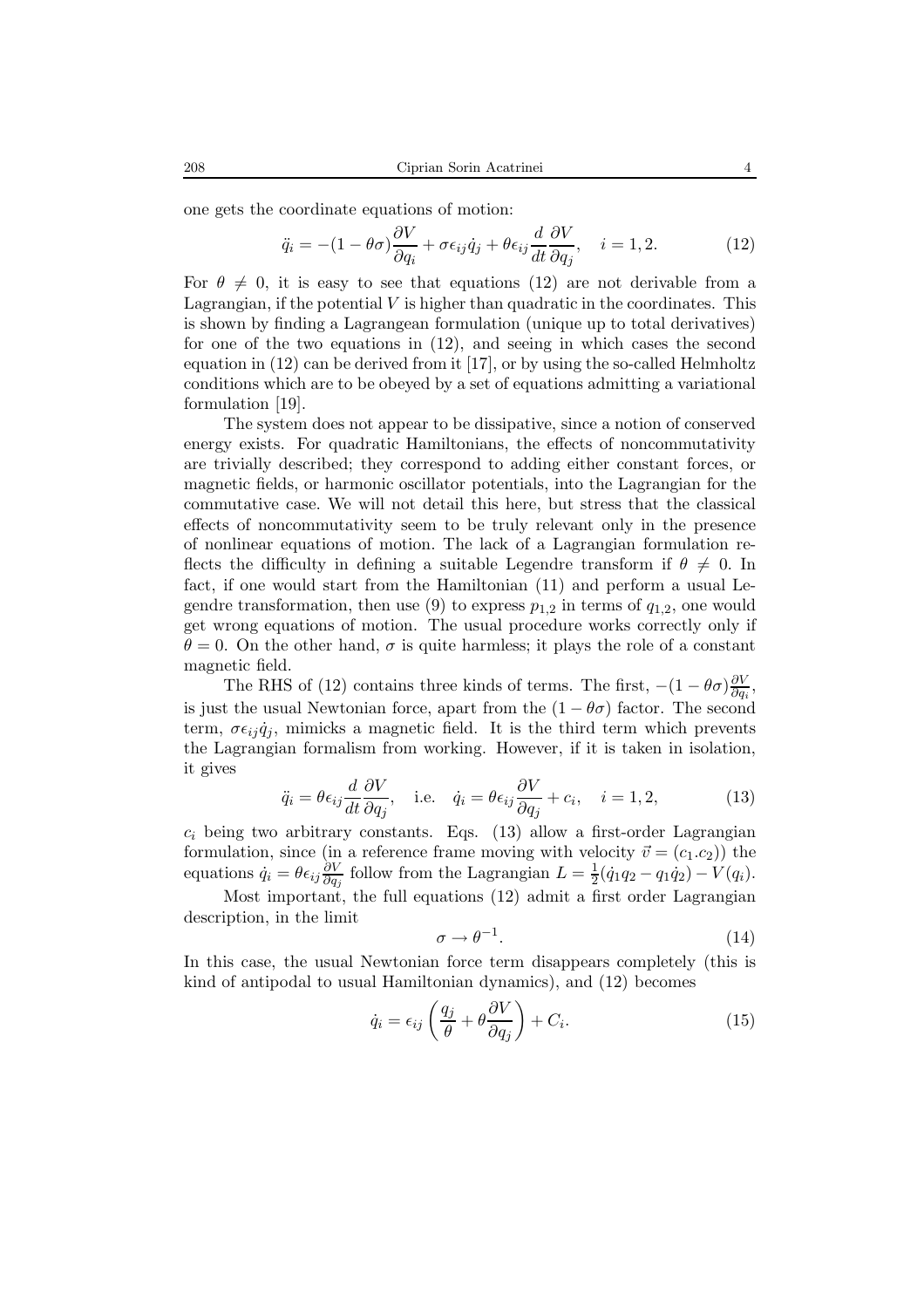A first-order Lagrangian for (15) is:

$$
L = \frac{1}{2}(\dot{q}_1 q_2 - \dot{q}_2 q_1) - \theta V(q_i) - \frac{1}{2\theta}(q_1^2 + q_2^2) + C_2 q_1 - C_1 q_2.
$$
 (16)

This Lagrangian contains a term which is first order in time derivatives, the usual potential  $V$ , and an additional two-dimensional harmonic oscillator potential.

The limit (14) reduces the number of degrees of freedom of the phasespace to half, from four to two, cf. (10). This is most clearly seen by noticing that (15) arises from the one-dimensional Hamiltonian

$$
H = \theta V(q, p) + \frac{1}{2\theta} (q^2 + p^2) - C_2 q + C_1 p \tag{17}
$$

after relabeling  $q_1 = q$ ,  $q_2 = p$ . This is similar (but not identical) to the dimensional reduction involved in the Peierls substitution [21], which is based on the noncommutativity of coordinates (see [22], which also refers to earlier work). The connection is provided by the fact that in a two-dimensional firstorder system, the coordinates are canonically conjugate to each other.

In conclusion, we argued that if  $\theta \neq 0$  the equations of motion do not admit in general a variational formulation – a quite unexpected result. One can of course block diagonalize Θ by linear *non-canonical* transformations mixing the  $q$ 's and  $p$ 's. A canonical symplectic structure  $(2)$  would then result, but also a Hamiltonian not anymore quadratic in the (new) momenta. Hence one will not be able to eliminate the momenta from the equations of Hamilton, and again no explicit Lagrangian formulation will be available. Still, consistent quantization is possible, as will be shown in Section 3.

## 2.2. EXAMPLES

We proceed with examples which do not admit a Lagrangian formulation, and display some of their features [19].

Consider first the anisotropic harmonic oscillator potential,  $V = \frac{1}{2}(a_1q_1^2 +$  $+a_2q_2^2$ , which gives the equations of motion

$$
m\ddot{q}_1 = -(1 - \theta\sigma)a_1q_1 + (\sigma + \theta ma_2)\dot{q}_2,\tag{18}
$$

$$
m\ddot{q}_2 = -(1 - \theta \sigma) a_2 q_2 - (\sigma + \theta m a_1) \dot{q}_1.
$$
 (19)

If we chose  $\sigma + m\theta a_2 = 0$ , then  $\sigma + m\theta a_1 \neq 0$ , provided  $a_1 \neq a_2$ .  $q_1$  becomes a harmonic oscillator, whereas  $q_2$  is a harmonic oscillator driven by a periodic force  $m\theta(a_1-a_2)\dot{q}_1$ . The solution for  $q_1$  is the usual one,  $q_1(t) = q_1(0) \cos \omega_1 t +$  $+(q'_1(0)/\omega_1)\sin \omega_1 t$ , whereas for  $q_2$  it reads

$$
q_2(t) = q_2(0)\cos\omega_2 t + \frac{q'_2(0)}{\omega_2}\sin\omega_2 t + \theta m \frac{q'_1(0)\cos\omega_1 t - \omega_1 q_1(0)\sin\omega_1 t}{1 - \theta\sigma}.
$$
 (20)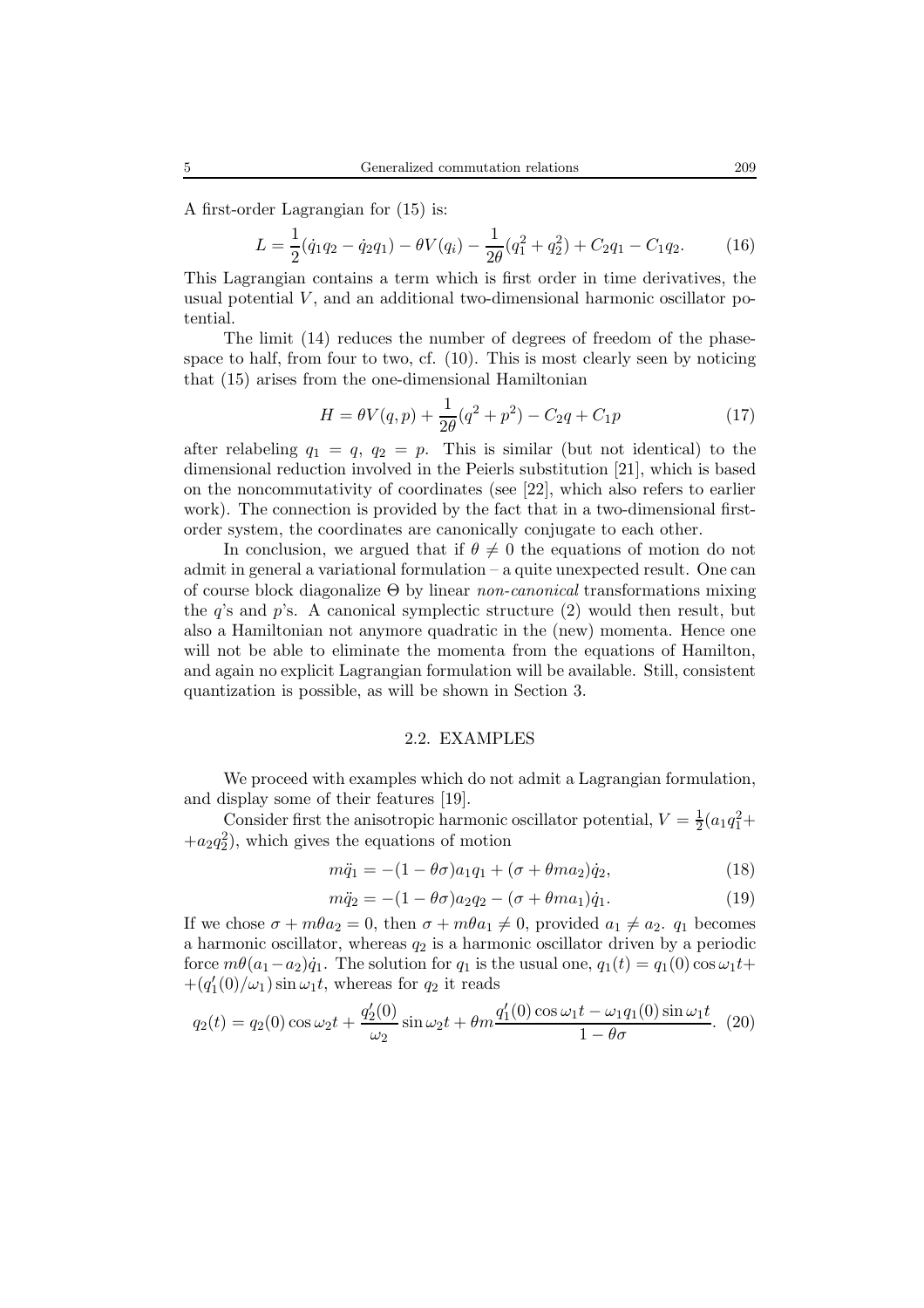Above,  $m\omega_i^2 = (1 - \theta\sigma)a_i$ ,  $i = 1, 2$ . If  $\theta$  is small, the last term in Eq. (20) is a perturbation which produces oscillations around the commutative trajectory. The particle goes on a wiggly path, which averages to the commutative one. If  $\theta$  is big, or if  $|1 - \theta \sigma| \ll 1$ , the "perturbation" explodes and dominates the dynamics, which becomes completely different from the commutative one. One sees a qualitative difference between a NC isotropic oscillator (which admits a Lagrangian form) and a NC anisotropic one (no Lagrangian form).

As a second example consider, commutatively speaking, a constant force along  $q_2$ , and a harmonic one along  $q_1$ ,  $V = \frac{1}{2}a_1q_1^2 + bq_2$ . The equations of motion are

$$
m\ddot{q}_1 = -(1 - \theta \sigma)a_1 q_1 + \sigma \dot{q}_2, \qquad (21)
$$

$$
m\ddot{q}_2 = -(1 - \theta\sigma)b - (\sigma + \theta m a_1)\dot{q}_1.
$$
\n(22)

If  $\sigma = 0$ , again  $q_1$  is a harmonic oscillator, while  $q_2$  is driven by a constant plus periodic force. The solution is the usual harmonic oscillator for  $q_1$ , while for  $q_2$  one has

$$
q_2(t) = q_2(0) + [q'_2(0) + q_1(0)\theta a_1]t - \frac{bt^2}{2m} -
$$

$$
-\theta a_1 \left[ \frac{q_1(0)}{\omega_1} \sin \omega_1 t - \frac{q'_1(0)}{\omega_1^2} (1 - \cos \omega_1 t) \right].
$$
 (23)

Again, the NC trajectory wiggles around the commutative one. On the other hand, if  $\sigma + \theta m a_1 = 0$ ,  $q_2$  feels a constant force, while the oscillator  $q_1$  is driven by a linearly time-dependent force  $\sigma \dot{q}_2$ . One has the solution  $q_2(t)$  =  $= q_2(0) + tq'_2(0) - (1 - \theta \sigma) \frac{bt^2}{2m}$ , but

$$
q_1(t) = q_1(0)\cos\omega_1 t + \frac{q_1'(0)}{\omega_1}\sin\omega_1 t + \frac{\sigma}{a_1}\left[\frac{q_2'(0)}{(1-\theta\sigma)} - \frac{b}{m}t\right].
$$
 (24)

A drastic change occurs:  $q_1$  grows linearly with time (it is not bounded anymore), and oscillates around this path as a commutative oscillator.

As a third example, consider a potential which depends only on one coordinate, say  $V = V(q_1)$ . If  $\sigma = 0$  the equations of motion are

$$
m\ddot{q}_1 = -\partial_1 V, \quad m\ddot{q}_2 = -\theta m \frac{d}{dt} \partial_1 V = -\theta m^2 \frac{d^3 q_1}{dt^3}.
$$
 (25)

If  $\theta \neq 0$ ,  $q_1$  transfers nontrivial dynamics to  $q_2$ . More precisely, once  $q_1(t)$ is known (its implicit form is  $t(q_1) = \int_0^{q_1}$  $\frac{dq'}{\sqrt{V(0)-V(q')}}$ ,  $q_2$  is fixed by the second equation in (25). To illustrate, consider the quartic potential  $V(q_1)$  =  $= V(0) - \frac{1}{2}m^2q_1^2 + g q_1^4$ . One can not find simple expressions for  $q_1(t)$  in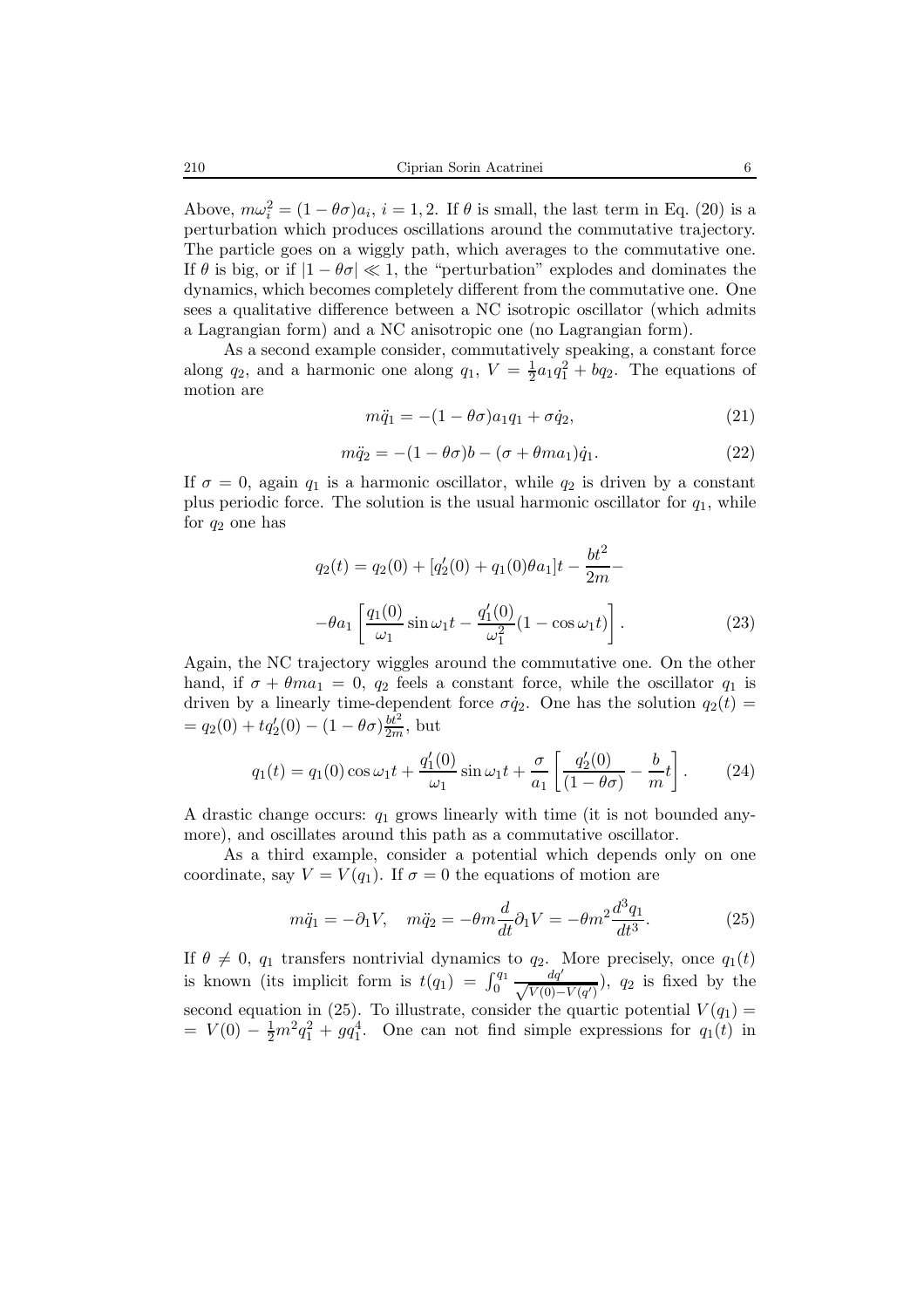a nonlinear problem in general. However, the classical solution satisfying  $q_1(t = -\infty) = 0$  and  $q_1(t = 0) = \frac{m}{\sqrt{g}} = \lambda$  is simple enough

$$
q_1(t) = \frac{m}{\sqrt{g}} \frac{2e^{-mt}}{1 + e^{-2mt}}.
$$
\n(26)

Calculating  $q_2(t)$  via (25) one obtains

$$
q_2(t) = q_2(0) + q'_2(0)t - \theta m \dot{q}_1(t), \qquad (27)
$$

radically different from the  $\theta = 0$  expression,  $q_2(t) = q_2(0) + q'_2(0)t$ .

Time-dependent backgrounds appearing "out-of-nowhere" (actually being induced by the dynamics of the other degrees of freedom) are thus possible in NC dynamics.

#### 2.3. GAUGE INVARIANCE

Another simple type of Hamiltonian worth studying is

$$
H = \frac{1}{2} \sum_{i=1,2} (p_i - A_i(q_j))^2,
$$
\n(28)

the gauge field  $A_i$  being minimally coupled. If the symplectic structure is given by  $(5, 6)$  then

$$
\dot{q}_i = (p_l - A_l) \left( \delta_{il} - \theta \epsilon_{ij} \frac{\partial A_l}{\partial q_j} \right),\tag{29}
$$

$$
\dot{p}_i = (p_j - A_j) \left( \frac{\partial A_j}{\partial q_i} + \sigma \epsilon_{ij} \right). \tag{30}
$$

Assuming  $\frac{\partial A_j}{\partial t} = 0$  for simplicity, the pair (29) can be rewritten as

$$
p_i = A_i + \frac{1}{\Delta} \frac{d}{dt} (q_i + \theta \epsilon_{ij} A_j), \quad i = 1, 2,
$$
 (31)

where  $\Delta = 1 + \theta F_{12} + \theta^2 \{A_1, A_2\}_{q_1q_2}$ , with  $F_{12} = \partial_1 A_2 - \partial_2 A_1$ ,  $\{A_1, A_2\}_{q_1q_2} =$  $=\frac{\partial A_1}{\partial q_1}$  $\frac{\partial A_2}{\partial q_2} - \frac{\partial A_1}{\partial q_2}$  $\frac{\partial A_2}{\partial q_1}$ . Using (31) in (30), and assuming  $\frac{\partial A_1}{\partial q_1} = \frac{\partial A_2}{\partial q_2} = 0$ , one gets

$$
\ddot{q}_1 = \left(1 + \theta \frac{\partial A_1}{\partial q_2}\right) \left[-\dot{A}_1 + \left(\frac{\partial A_2}{\partial q_1} + \sigma\right) \frac{\dot{q}_2}{1 - \theta \frac{\partial A_2}{\partial q_1}}\right],\tag{32}
$$

$$
\ddot{q}_2 = \left(1 + \theta \frac{\partial A_2}{\partial q_1}\right) \left[-\dot{A}_2 + \left(\frac{\partial A_1}{\partial q_2} - \sigma\right) \frac{\dot{q}_1}{1 - \theta \frac{\partial A_1}{\partial q_2}}\right].
$$
 (33)

Let us consider the case of a constant magnetic field,  $B = F_{12} = \partial_1 A_2 - \partial_2 A_1$ . This can be obtained in different gauges. A striking feature of the equations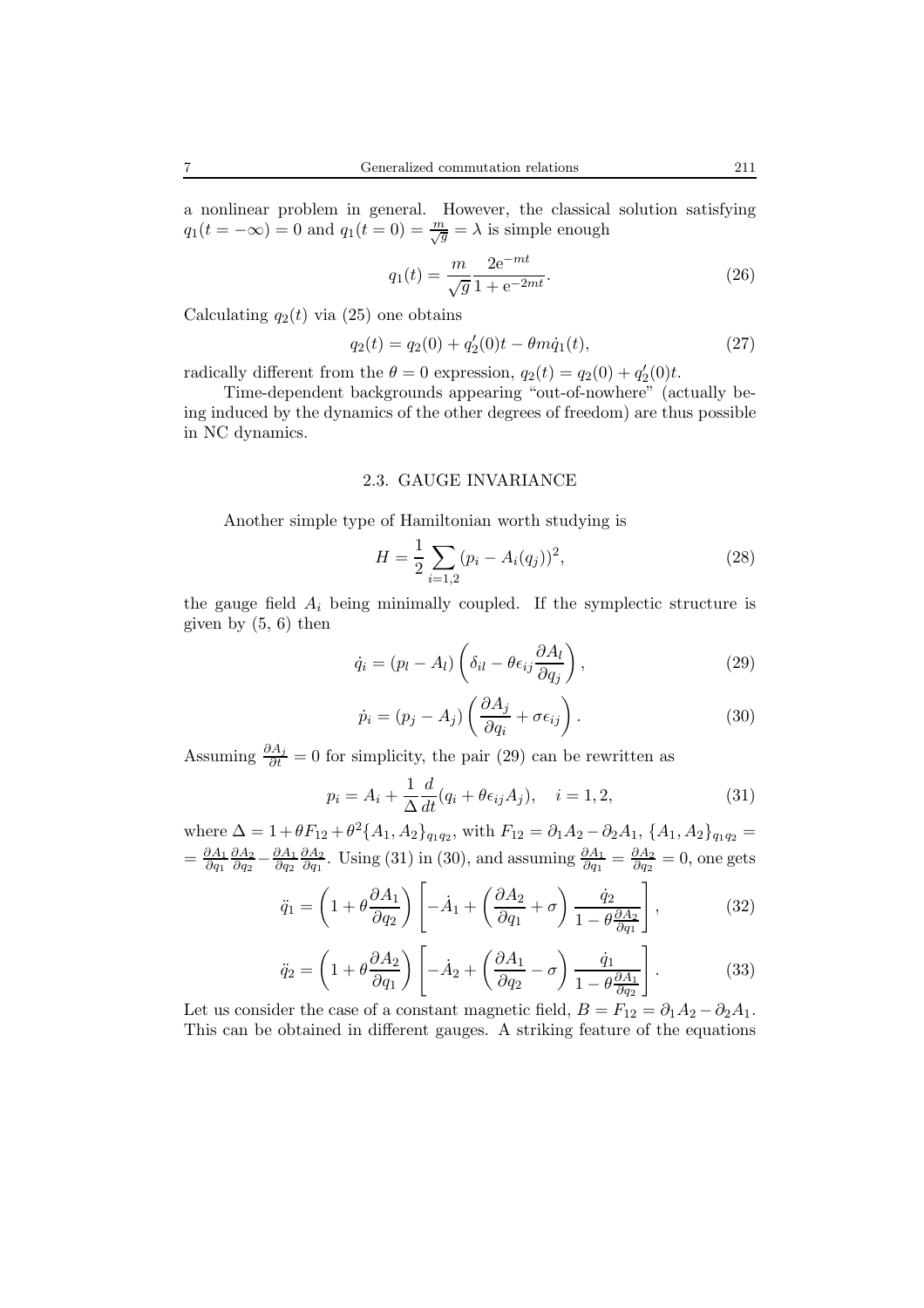$(32,33)$  is that they are *not* gauge invariant, unless  $\theta = 0$ . For instance, in the symmetric gauge,  $A_1 = -q_2B/2$ ,  $A_2 = q_1B/2$ , one has

$$
\ddot{q}_1 = \dot{q}_2(\sigma + B + \theta B^2/4), \quad \ddot{q}_2 = -\dot{q}_1(\sigma + B + \theta B^2/4), \tag{34}
$$

whereas in the gauge  $A_1 = 0$ ,  $A_2 = q_1B$  one gets

$$
\ddot{q}_1 = \dot{q}_2 \frac{(\sigma + B)}{(1 + \theta B)}, \quad \ddot{q}_2 = -\dot{q}_1(\sigma + B)(1 + \theta B), \tag{35}
$$

which is not even derivable from a Lagrangian. One sees again that  $\sigma$  is inoffensive – it just adds to  $B$  – whereas  $\theta$  even breaks gauge invariance!

Thus, after the existence of a Lagrangian, a second cherished principle is lost due to  $\theta \neq 0$  – gauge invariance. Since a non-zero  $\sigma$  mimicks a constant magnetic field, the remedy we propose is to account for a magnetic field B not through the Hamiltonian – which remains free, but through the symplectic form, by requiring  $\{p_1, p_2\} = B$ . When  $\theta = 0$  this is equivalent to (28), and does not pose problems when  $\theta \neq 0$ .

### 3. **QUANTUM THEORY**

#### 3.1. QUANTUM MECHANICS: FORMULATION

We extend the three main formalisms of quantum mechanics (operatorial, Schrödinger, path integral) to the case of noncommuting coordinates.

Operatorial quantization is trivially implemented using Eqs (4, 6):

$$
\frac{d}{dt}\hat{x}_a = i[\hat{x}_a, H] = i[\hat{x}_a, \hat{x}_b] \frac{\partial H}{\partial \hat{x}_b} = \Theta_{ab} \frac{\partial H}{\partial \hat{x}_b}.
$$
\n(36)

The equations of motion (36) are an extension of the usual Heisenberg ones. They are the same as (8), with the coordinates becoming operators.

A Schrödinger (wave function) formulation can be constructed as follows. First, chose a basis in the Hilbert space on which the operators  $\hat{x}_a$  act, for instance  $|q_1, p_2 \rangle$ , i.e. the eigenstates of the operators  $\hat{q}_1$  and  $\hat{p}_2$ . Second, for an arbitrary state  $|\psi\rangle$ , define the wave function (half in coordinate space, half in momentum space)

$$
\psi(q_1, p_2, t) \equiv \langle \psi(t) | q_1, p_2 \rangle. \tag{37}
$$

The commutation relations (4) imply that the operators  $\hat{q}_2$  and  $\hat{p}_1$  have the following action on  $\psi$ :

$$
\hat{q}_2\psi = i(\partial_{p_2} - \theta \partial_{q_1})\psi, \quad \hat{p}_1\psi = i(-\partial_{q_1} + \sigma \partial_{p_2})\psi.
$$
 (38)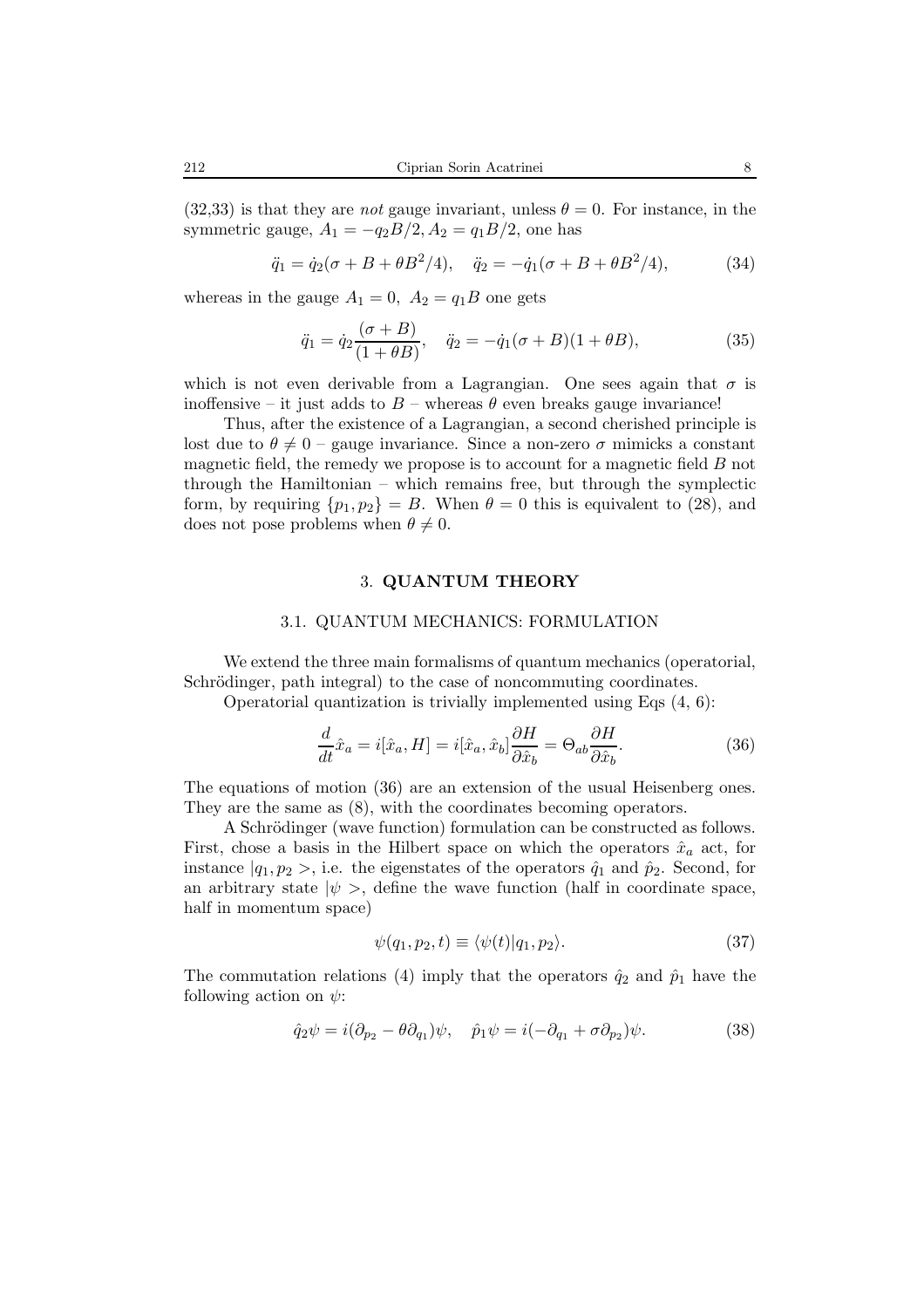If  $H = \frac{1}{2m}(\hat{p}_1^2 + \hat{p}_2^2) + V(\hat{q}_1, \hat{q}_2),$  (38) leads to the Schrödinger equation

$$
i\frac{d}{dt}\psi = H\psi = \left[\frac{1}{2m}\left(p_2^2 - (\partial_{q_1} - \sigma \partial_{p_2})^2\right) + V(q_1, i\partial_{p_2} - i\theta \partial_{q_1})\right]\psi(q_1, p_2).
$$
 (39)

If  $\sigma = 0$ , a momentum-space wave function  $\psi(p_1, p_2, t)$  also exists; it will be discussed later.

A phase space path integral for systems obeying the commutation relations (4) was constructed in [18]. Since we saw that for generic systems, if  $\theta \neq 0$ , equations (8) do not admit a Lagrangian formulation, one can at best hope for a phase-space path integral formulation of the quantum theory corresponding to the action (7).

This is provided [18] by the path integral

$$
Z = \int \prod_{k=1}^{4} Dx_k e^{iS} = \int \prod_{k=1}^{4} Dx_k e^{i \int dt \left(\frac{1}{2} \omega_{ij} x_i \dot{x}_j - H(x)\right)}.
$$
 (40)

To put it briefly the prescription (40) is simple: if  $[\hat{x}_i, \hat{x}_j] = i\Theta_{ij}$  then  $Z =$  $\int Dx e^{i \int dt (\Theta_{ij}^{-1} \frac{x_i \dot{x}_j}{2} - H)}$ , and general: it applies to any Hamiltonian H. The above path integral can be derived by elementary means from the canonical formulation  $[18]$ . All one needs to know is that Z represents a transition amplitude between two states of a given Hilbert space, and that time-ordering of operators is enforced, as usual, by the path integral,  $\int DxO_1O_2e^{iS} = \langle T\{\hat{O}_1\hat{O}_2\}\rangle$ .

#### 3.2. QUANTIZATION: EXAMPLES

We apply the formalism to the examples considered classically in Section 2.

For a harmonic potential, it can be shown by path integrals [18], or operatorially [2], that the only change induced by NC is an anisotropy of the oscillator. However, *starting* with an anisotropic oscillator,  $V = \frac{1}{2}(a_1q_1^2 + a_2q_2^2)$ ,  $a_1 \neq a_2$ , makes an important difference. The equations of motion are the same as in (18,19), with  $q_{1,2}$  operators. For simplicity, assume  $\sigma + m\theta a_2 = 0$ ; then  $\sigma + m\theta a_1 \neq 0$ .  $\hat{q}_2$  is driven by a periodic force and, being of the form (20), transitions between the states of the quantum system will appear.

Our second example,  $V = \frac{1}{2}a_1q_1^2 + bq_2$ , also exhibits peculiar behaviour. If  $\sigma = 0$ , the operator solutions of (21,22) again involve transitions which would be absent if  $\theta = 0$ . If  $\sigma + \theta m a_1 = 0$ , changes are more dramatic. Eq. (24) shows that the particle is not bounded anymore along  $q_1$ , in contrast with the commutative case.

Third, consider the case in which the potential depends only on one coordinate,  $V = V(q_1)$ . If  $\sigma = 0$  an interesting phenomenon takes place.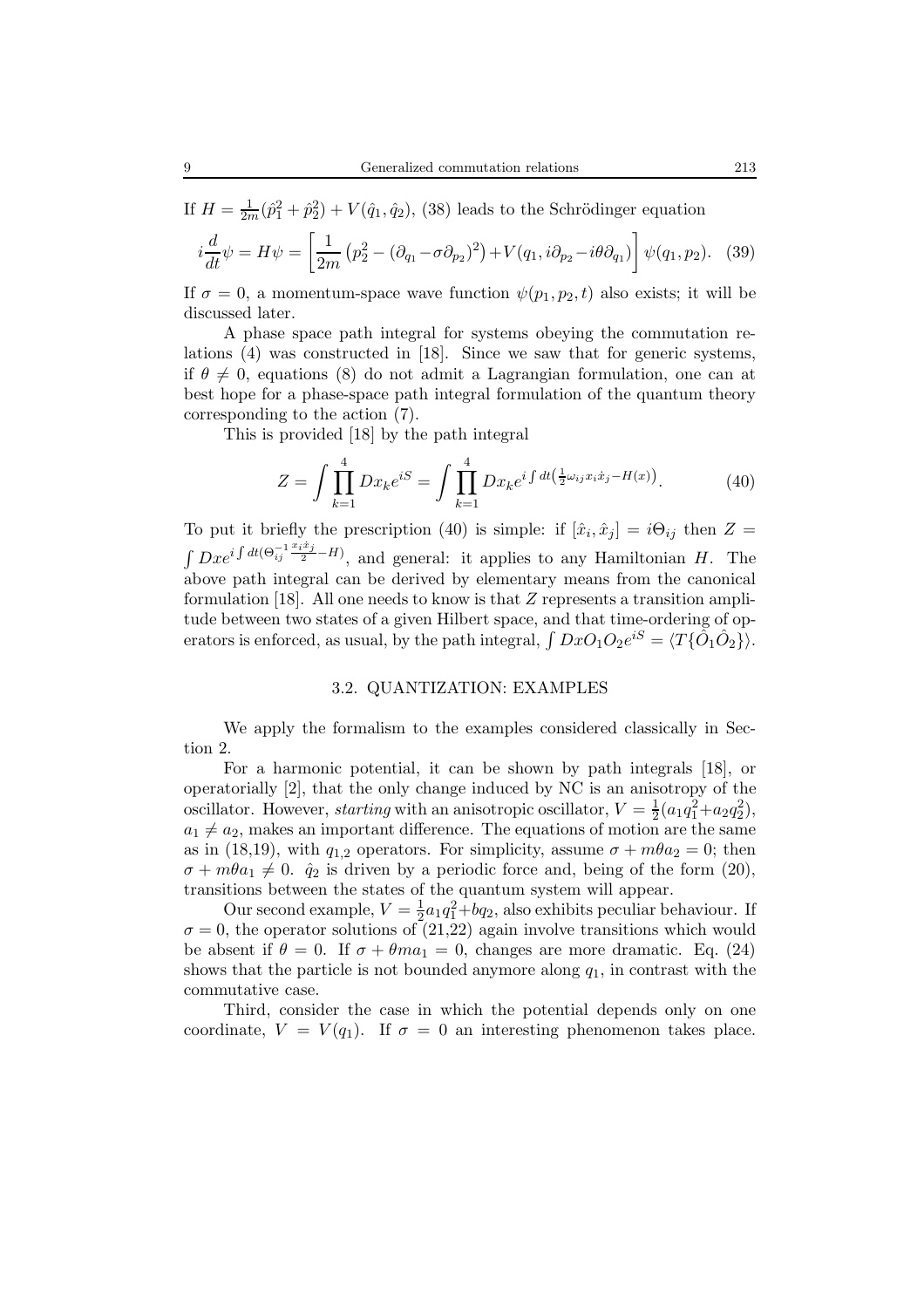The commutation relations (4) admit a representation in the basis  $|p_1, p_2 \rangle$ ,  $\psi(p_1, p_2, t) \equiv \langle \psi(t) | p_1, p_2 \rangle$ :

$$
\hat{q}_1 \psi = (i\partial_{p_1} + \theta \alpha p_2)\psi, \quad \hat{q}_2 \psi = (i\partial_{p_2} + \theta (1 + \alpha)p_1)\psi(p_1, p_2), \quad (41)
$$

with  $\alpha$  a parameter, and the Schrödinger equation becomes

$$
i\frac{d}{dt}\psi = \left[\frac{1}{2m}\left(p_1^2 + p_2^2\right) + V(i\partial_{p_1} + \theta \Lambda p_2, i\partial_{p_2} + \theta (1 + \Lambda)p_1)\right]\psi(p_1, p_2). \tag{42}
$$

This equation is (gauge) invariant under shifts of  $\alpha$  by  $\Lambda$ ,

$$
\alpha \to \alpha - \Lambda \tag{43}
$$

combined with multiplications of the momentum-space wave-function by a phase  $e^{i\Lambda\theta p_1p_2}$ .

$$
\psi(p_1, p_2) \to e^{i\Lambda \theta p_1 p_2} \psi(p_1, p_2). \tag{44}
$$

 $\theta$  plays the role of a "magnetic field" in momentum space.

In particular, when  $\Lambda = \alpha$ ,  $\hat{q}_1$  becomes  $\theta$ -independent. Then, if  $V =$  $= V(q_1)$  and  $\sigma = 0$ , the Schrödinger equation is  $\theta$ -independent. It has consequently the same spectrum with the commutative problem, although classically the NC system does not even admit a Lagrangian formulation! For example,  $V(q_1, q_2) = V(q_1) = V(0) - \frac{1}{2}m^2q_1^2 + g q_1^4$ , on a NC space, gives rise to a nonlinear system without classical Lagrangian formulation, but which has the same spectrum as the corresponding commutative (Lagrangian) system.

If  $V = V(q_1, q_2)$  the above gauge invariance persists, but does not eliminate  $\theta$  from the wave equation.

*Acknowledgements.* This paper is an invited contribution to the celebration of the 70th birthday of Professor Dorin Poenaru. During part of its preparation the author was supported by NATO Grant PST.EAP.RIG.981202 and by the EU Marie Curie Host Fellowships for Transfer of Knowledge Project COCOS, *Correlations in Complex Systems.*

#### REFERENCES

- 1. V.I. Arnold, *Mathematical Methods of Classical Mechanics*, Springer, 2nd edition, 1989.
- 2. V.P. Nair and A.P. Polychronakos, Phys. Lett., **B505**, 267 (2001).
- 3. L. Mezincescu, hep-th/0007046.
- 4. B. Morariu and A.P. Polychronakos, Nucl. Phys., **B610**, 531–544 (2001).
- 5. J. Lukierski, P.C. Stichel, W.J. Zakrzewski, Ann. Phys., **260**, 224 (1997).
- 6. C. Duval, P.A. Horvathy, Phys. Lett., **B479**, 284 (2000).
- 7. P.M. Ho and H.C. Kao, Phys. Rev. Lett., **88**, 151602 (2002).
- 8. J. Gamboa, M. Loewe, J.C. Rojas, Phys. Rev., **D64**, 067901 (2001).
- 9. L. Jonke and S. Meljanac, Eur. Phys. J., **C29** 433 (2003).
- 10. S. Bellucci, A. Nersessian, C. Sochichiu, Phys. Lett., **B522**, 345 (2001).
- 11. R.J. Creswick and H.L. Morrison, Phys. Lett., **A76**, 267 (1980).
- 12. N. Papanicolaou and T.N. Tomaras, Nucl. Phys., **B360**, 425 (1991).